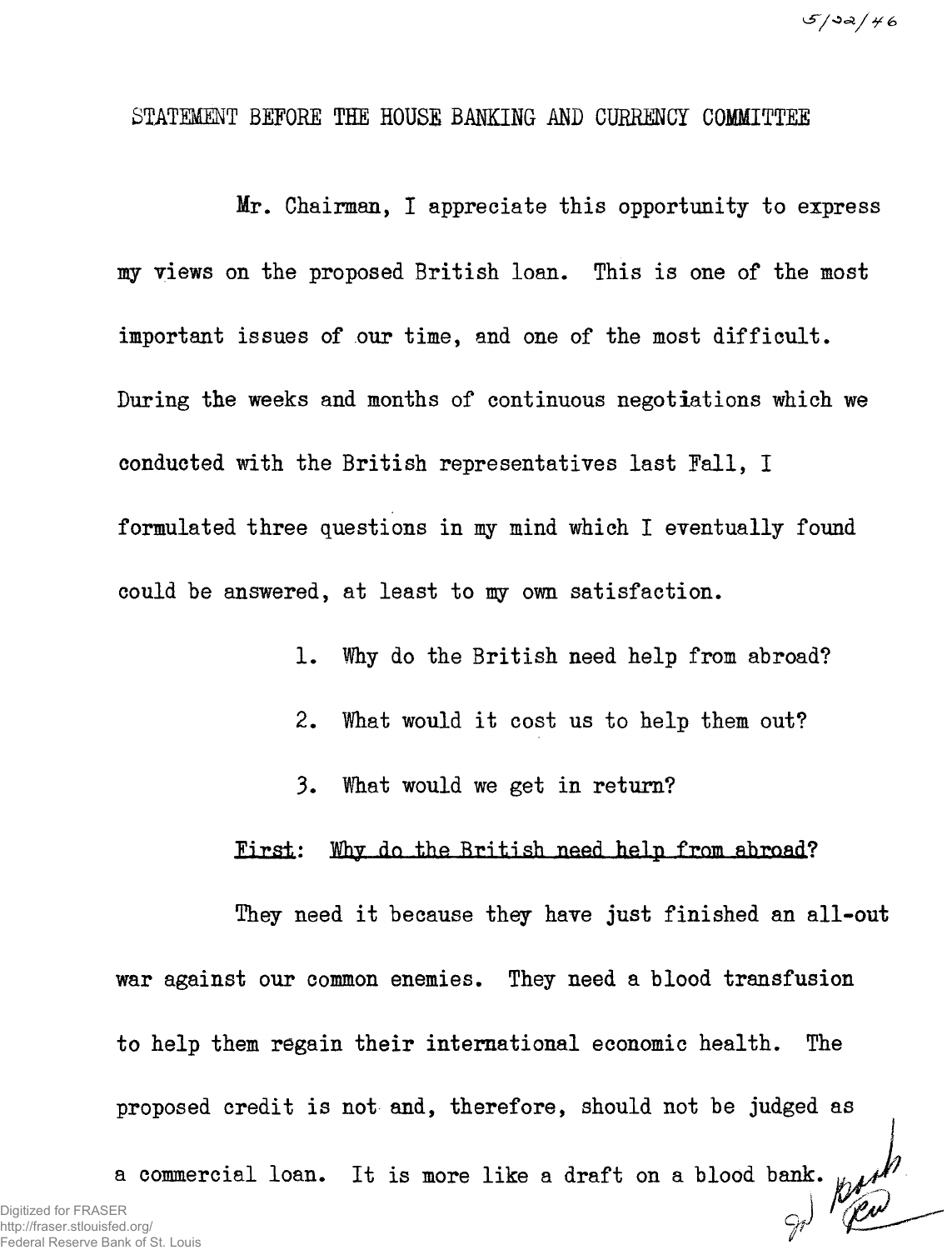**We in this country know something about the cost of war. We too have thrown our resources into the breach without thought of anything but victory. And we too face a tremendous job of reconversion and of recovery from the strain which the war effort placed on our economic and financial system. This job we plan to do with our own resources. Why can't the British do the same?** 

**To answer this question we must look at the peculiar character of the British economy. We, in America, who are accustomed to a Nation with vast continental resources, find it difficult to realize how different is the position of a country where lifeblood is in foreign trade. The key to the whole British problem is that here is a country which cannot live largely from its own resources, a countiy which must import or die. The British are handling their domestic reconversion well enough but let's look at the problem they are up against in** 

**getting back to a pay-as-you-go basis internationally.**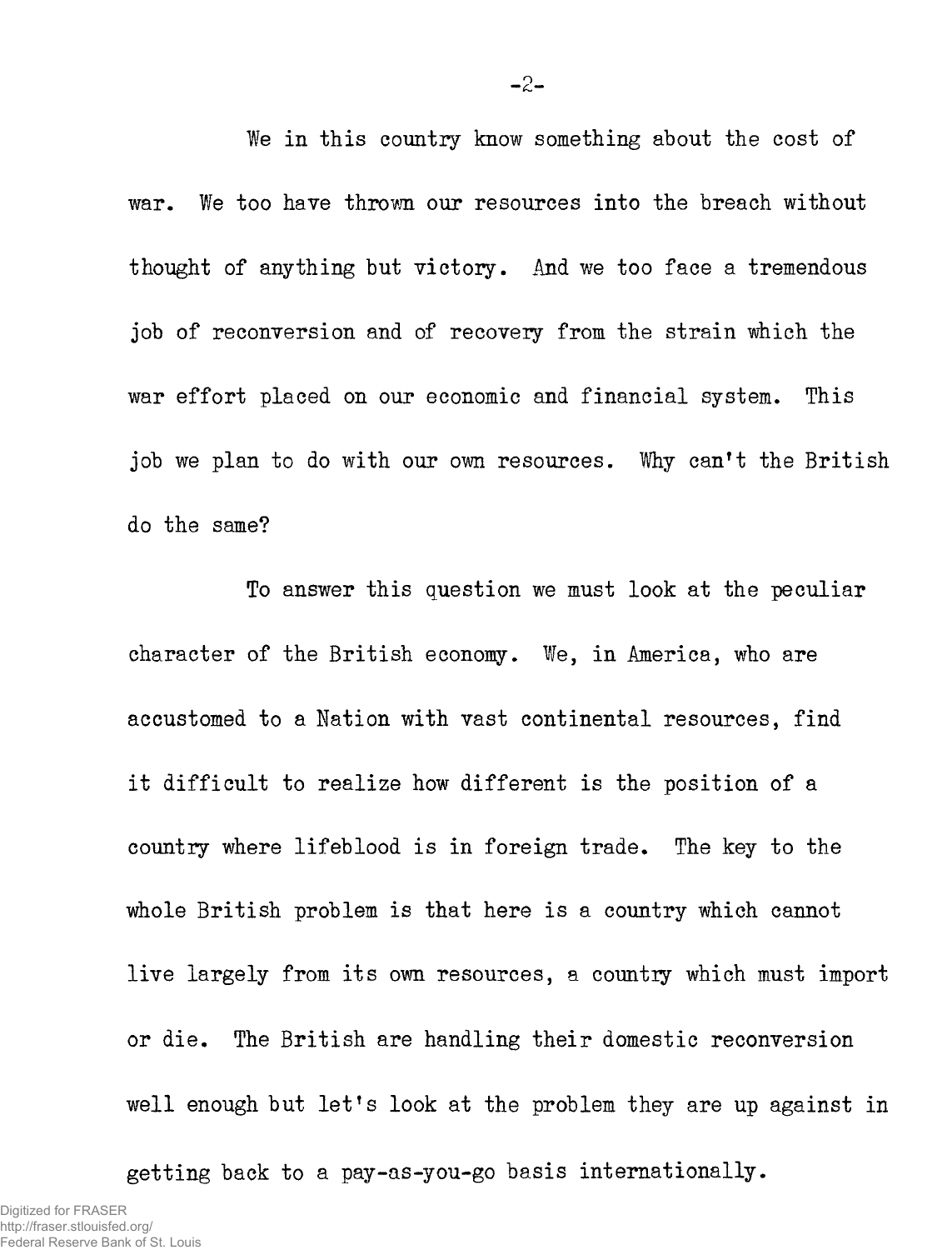**Britain's export trade, the main source of her international earning power, was reduced to one-third of normal**  during the war. Why? Because in her wartime partnership with **us, it was agreed that she should concentrate her efforts on war production while we provided her essential imports under Lend Lease. Lend Lease abruptly ended on V-J Day. Britain s real struggle to rebuild her export trade did not begin until that day. She has already made great progress under severe handicaps. She must free labor and materials badly needed for reconstruction at home in order to manufacture goods for export. She must renew contact with foreign markets and adjust her output to the world's needs. All of this takes time, effort, and organization. Meanwhile the essential imports of food and raw materials must keep flowing in if the British people are to survive.**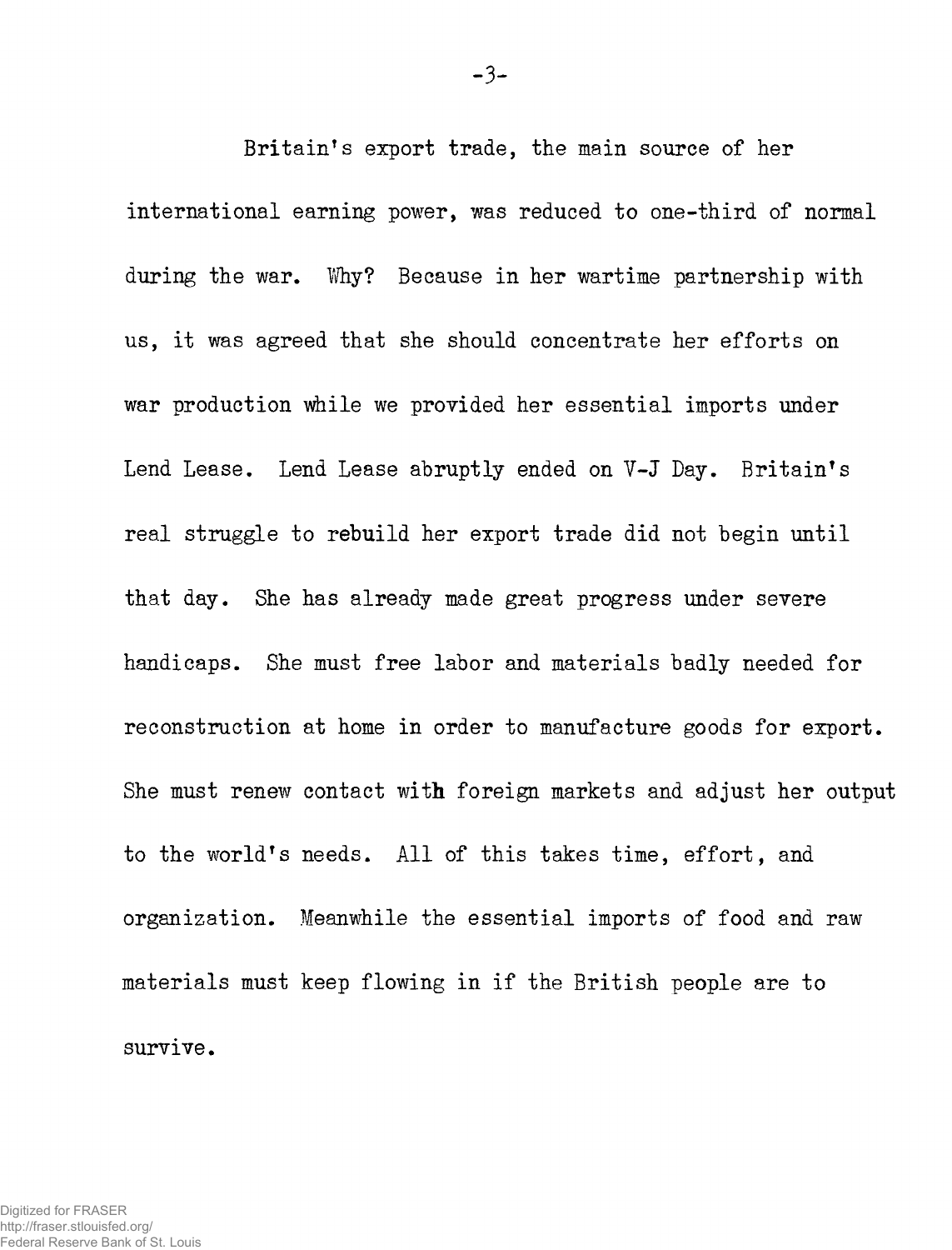**This temporary loss of exporting power would have been serious enough by itself but in addition, again as a result of the war, Britain has suffered other losses of overseas income. Before the war Britain was one of the greatest creditor countries in the world, receiving each year close to one billion dollars of net income from her foreign investments. To finance her war effort, she had to liquidate a large part of her foreign investments and to incur, in the form of frozen sterling balances, foreign obligations amounting to approximately 12 billion dollars. As a result, her net income from foreign investments has been reduced to about 400 million dollars. Not only has she lost this income to pay for current imports; in addition she no longer has as large a volume of liquid assets as would otherwise have been available to tide her over this postwar situation.**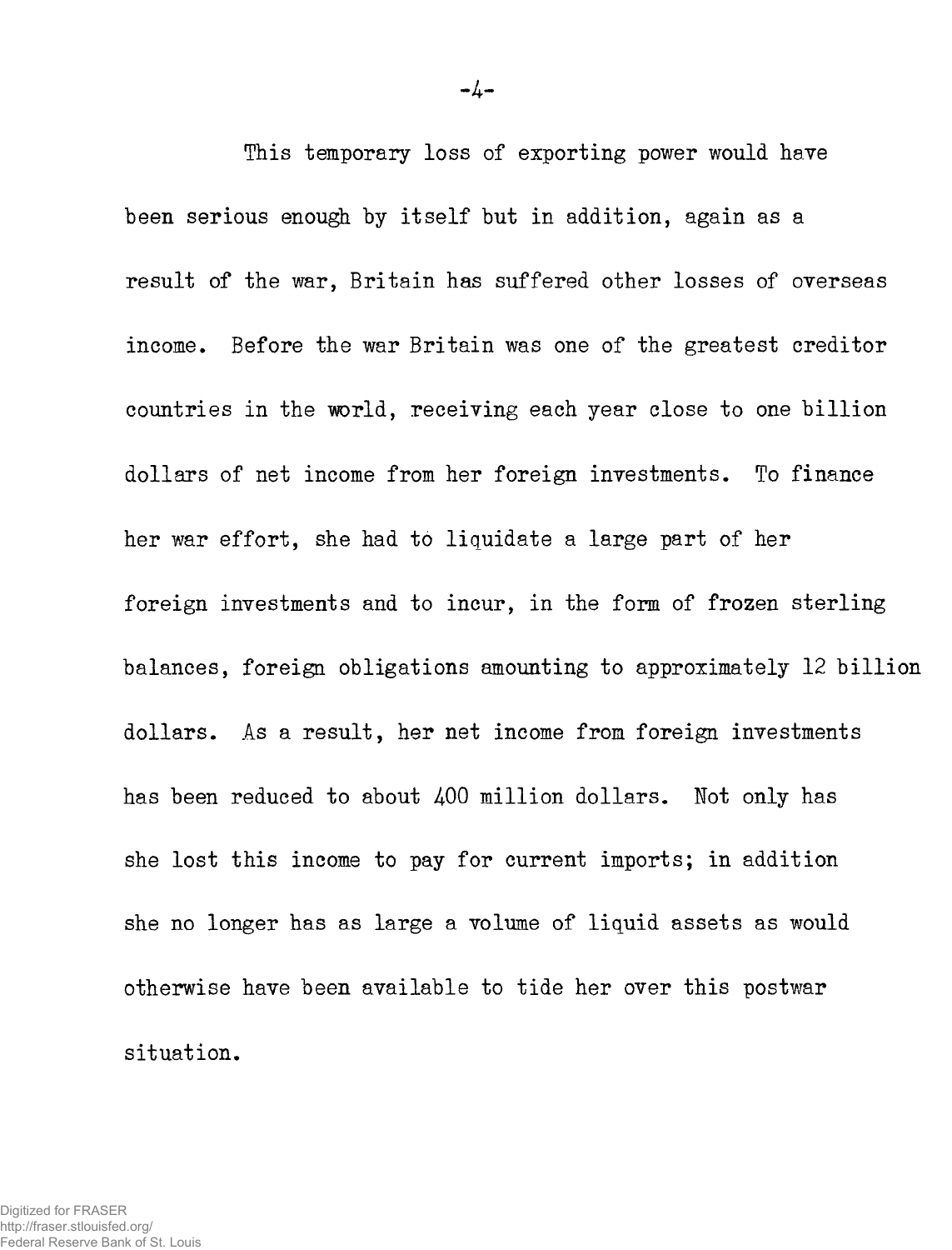**In short, the British need help from abroad in meeting the bill for essential current imports during the period when they are getting back on their feet in international trade.** 

### Second: What would it cost us to help them out?

**The bill which is before you calls for a line of credit in favor of the British Government up to an amount of 13,750,000,000. This figure was not just picked out of the air. It represents the very careful judgment of the American negotiators as to the minimum amount which the British need from us. It assumes that the British will continue to maintain an austere living standard while they work their way out of their postwar predicament. It takes into consideration the extent to which they can use existing resources and borrow from countries other than the United States. It represents the hard-core deficit in Britain's overseas balance of payments during** 

**the postwar transition period.**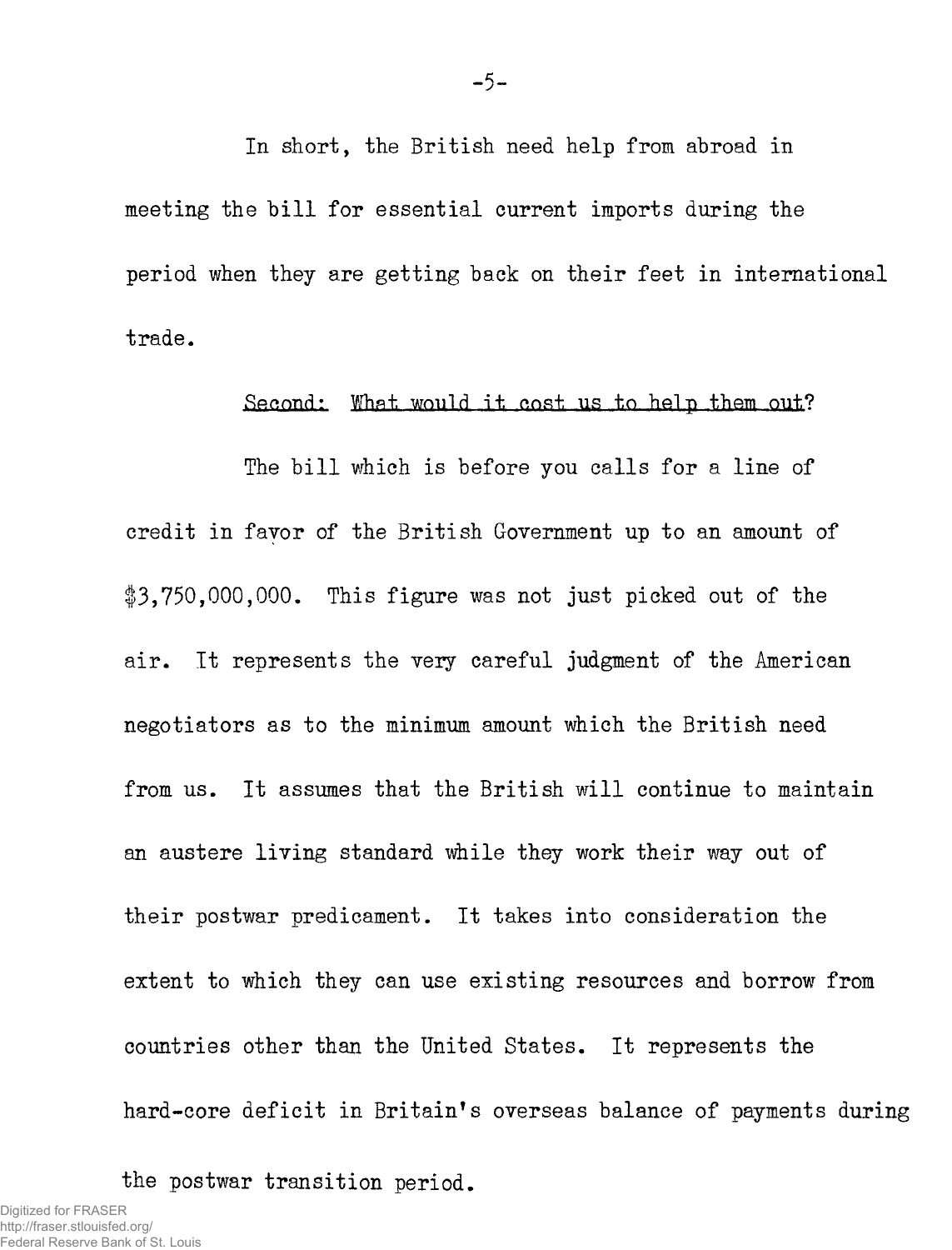**Now what does a loan of \$3,750,000,000 cost the United States? The interest rate which our Government has to pay on borrowed money is not the important matter that some have tried to make it seem. The real question is the strain on our financial and economic resources. That involves a real cost. I scarcely need remind you that we, too, have inherited troubles from the war. As a result of the way in which we financed the war, our national debt amounts to nearly 275 billion dollars and our people possess a mass of excessive purchasing power. The great shortage of goods relative to this purchasing power has created dangerous inflationary pressures in our economy. The expenditure in our markets of dollars provided under this loan would admittedly add to these pressures at this time. However, the added pressures would not be as heavy as they might seem at first sight. The risks which remain are, in my judgment, a small price to pay for what we expect to get** 

## **in return.**

**-6-**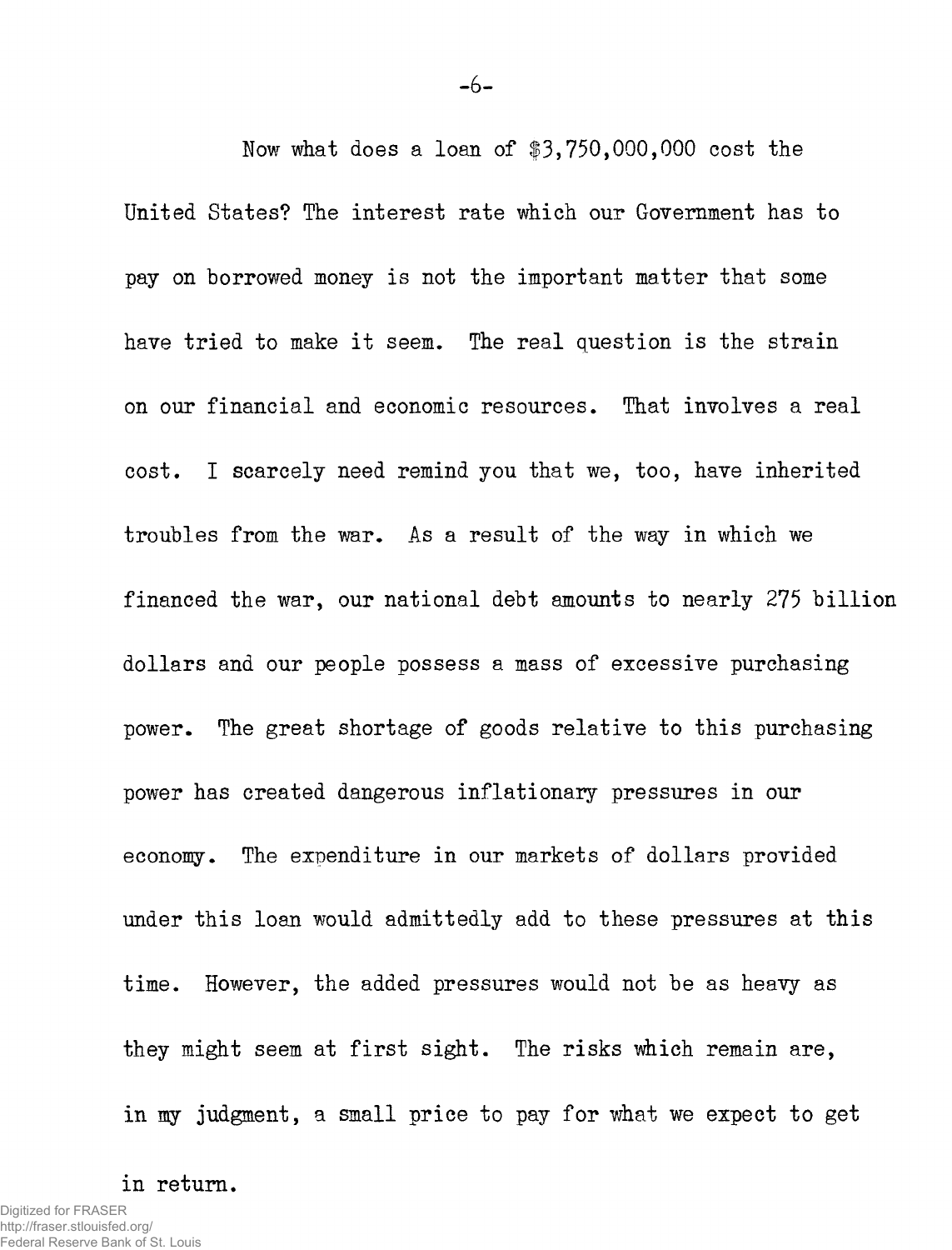**Ixpenditure of the dollars under the proposed loan would not hit our markets all at once. In fact it would be spread out over a number of years. The line of credit would be available until the end of 1950 and would be drawn upon by the British only as needed. Furthermore, many of the dollars drawn under the credit would be spent initially in other countries and might take some time finding their way back here. Even the dollars spent in this country during the next year or so would be used in part for purchasing goods in ample supply. And unless we bog down in the management of our own affairs at home, our vast capacity to produce goods will progressively overcome the shortages during the life of this extension of credit.** 

**It was neither practical nor desirable to attempt to specify as a condition of the loan how, or when, or for what the dollars should be spent in our markets.**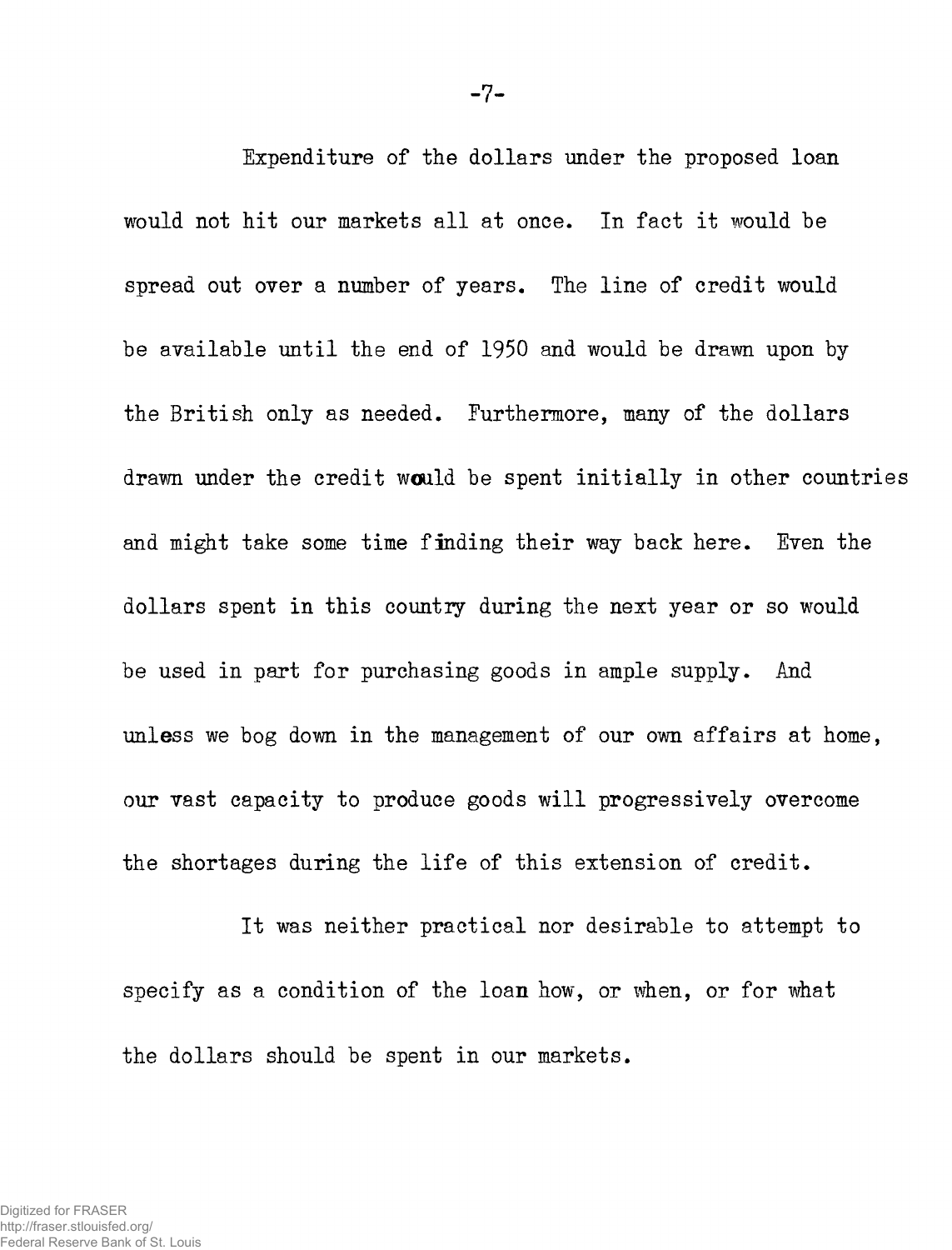**We already have over-all control of exports, through export licenses, whereby we can control the timing and nature of all foreign demands, whether they arise under this loan or otherwise. This control should be retained during the period of inflationary pressures in our economy whether this loan is made or not. However, we shall have to share with the world some of our scarce resources. This fact has been recognized in our food program. We shall need to recognize it as it affects other necessities if we are to help bring about economic and political stability in the world.** 

**Up to this point my assessment of the real cost of the loan has assumed that it would be duly serviced and repaid. But what of the risk of default? What if this loan proves to be a deadweight on the American taxpayer and not a self-liquidating investment in British recovery?**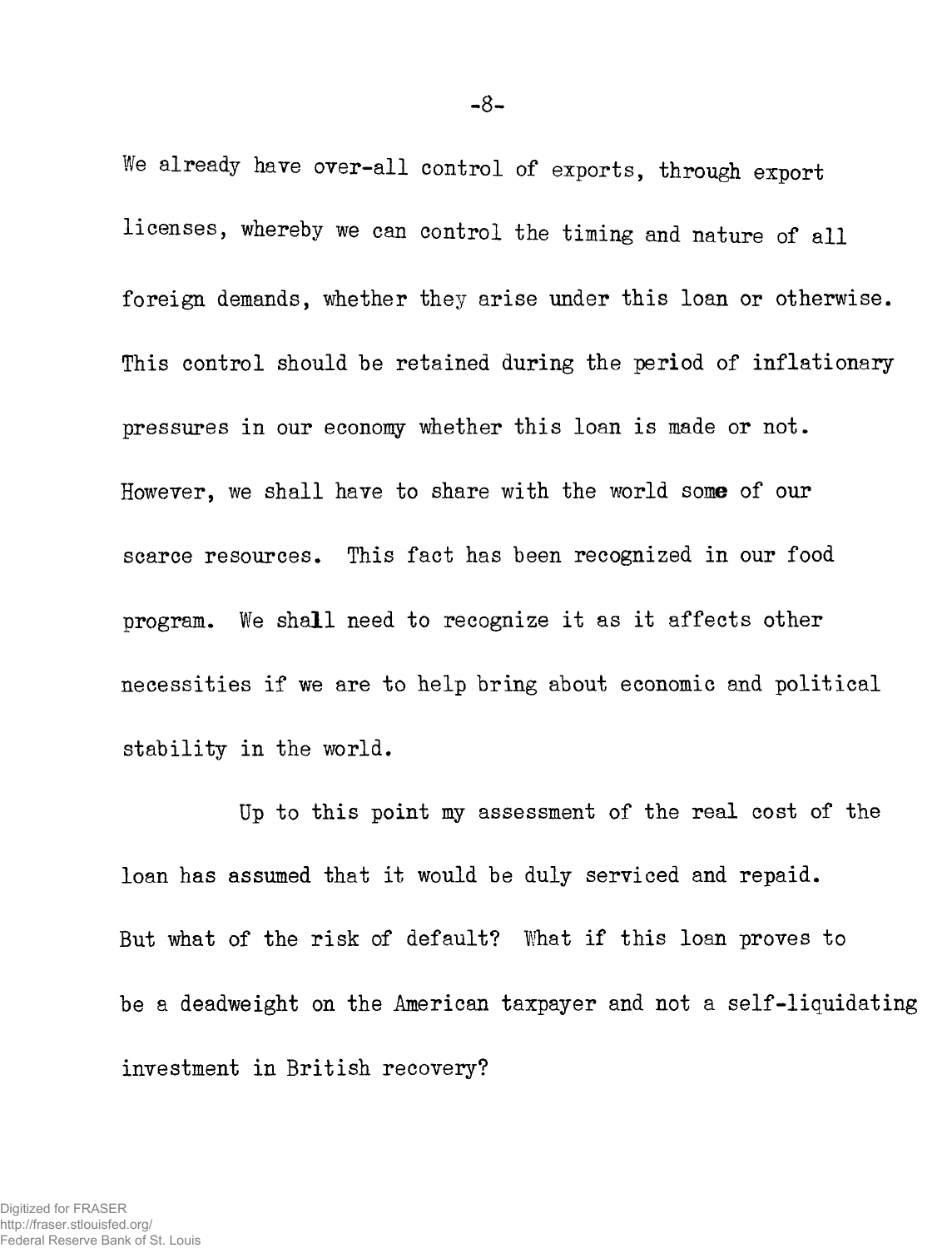**Of course this risk exists but in my judgment it should not deter us from action. It can easily be exaggerated and I, for one, would enter upon this loan with every reasonable expectation that it would be repaid. A country that has shown the vigor, the courage, and the strength of character that Britain has shown during this war period is a country in which we can have confidence. Through all the rigors of wartime life in England, the British people have shown a capacity for government and for management of their economic affairs which is rare in this world. The payments on this loan, which will probably amount to no more than 2 per cent of Britain's annual expenditures abroad, will certainly not prove unmanageable if we succeed in building any sort of a satisfactory postwar world.**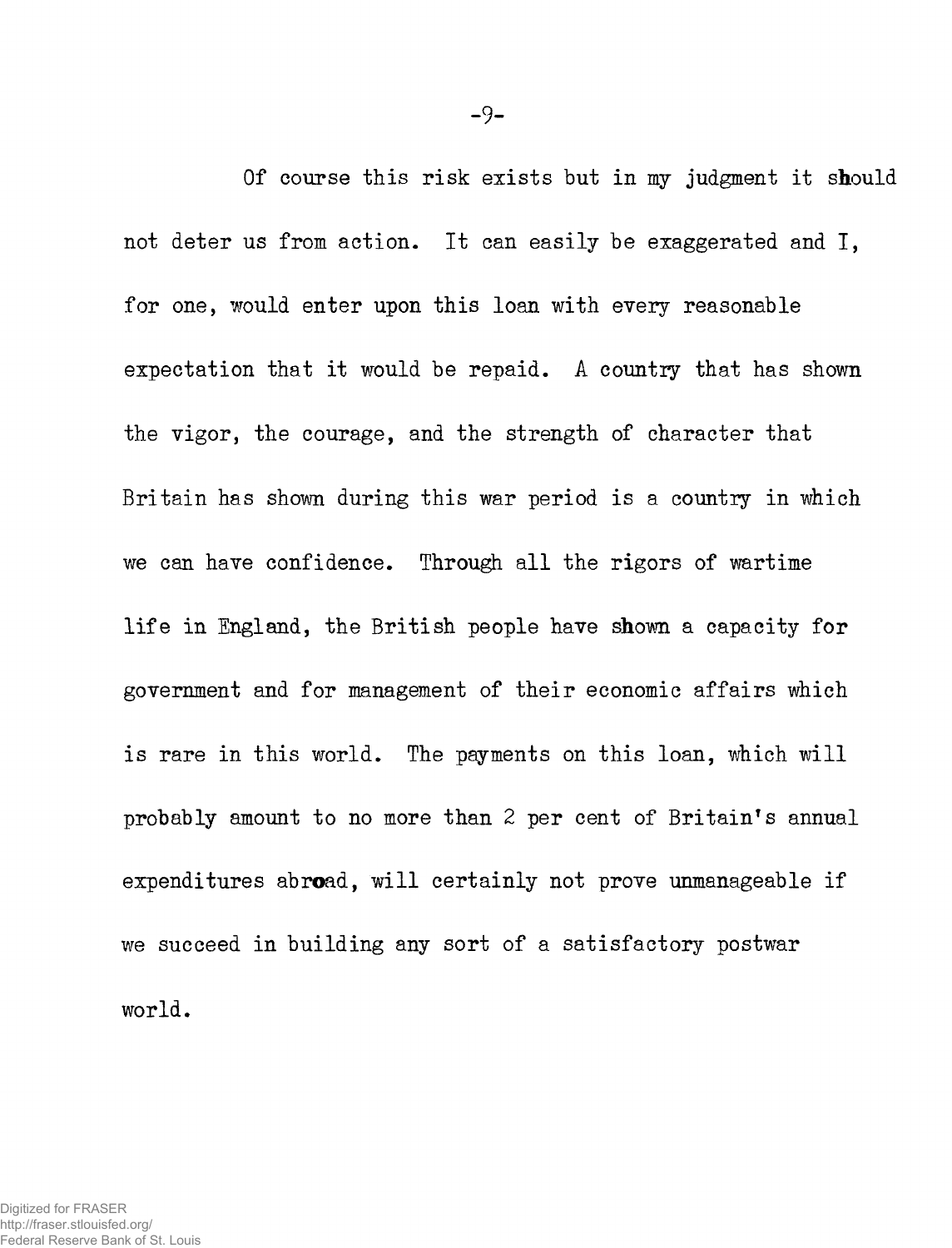**Of course we cannot foresee the conditions which will prevail over the rest of this century and neither this loan agreement nor any of the other economic arrangements into which we now enter can survive a state of world-wide economic collapse such as we suffered during the Great Depression. Further, we in this country must recognize that in the long run international trade must be a two-way street, and that only through an adequate intake of foreign goods and services can we sustain a thriving export business and enable the debts due us to be paid.** 

**But let me impress this thought upon you: that our very purpose in making the loan is to create the conditions in the world under which it can be repaid.** 

# Third: What would we get in return?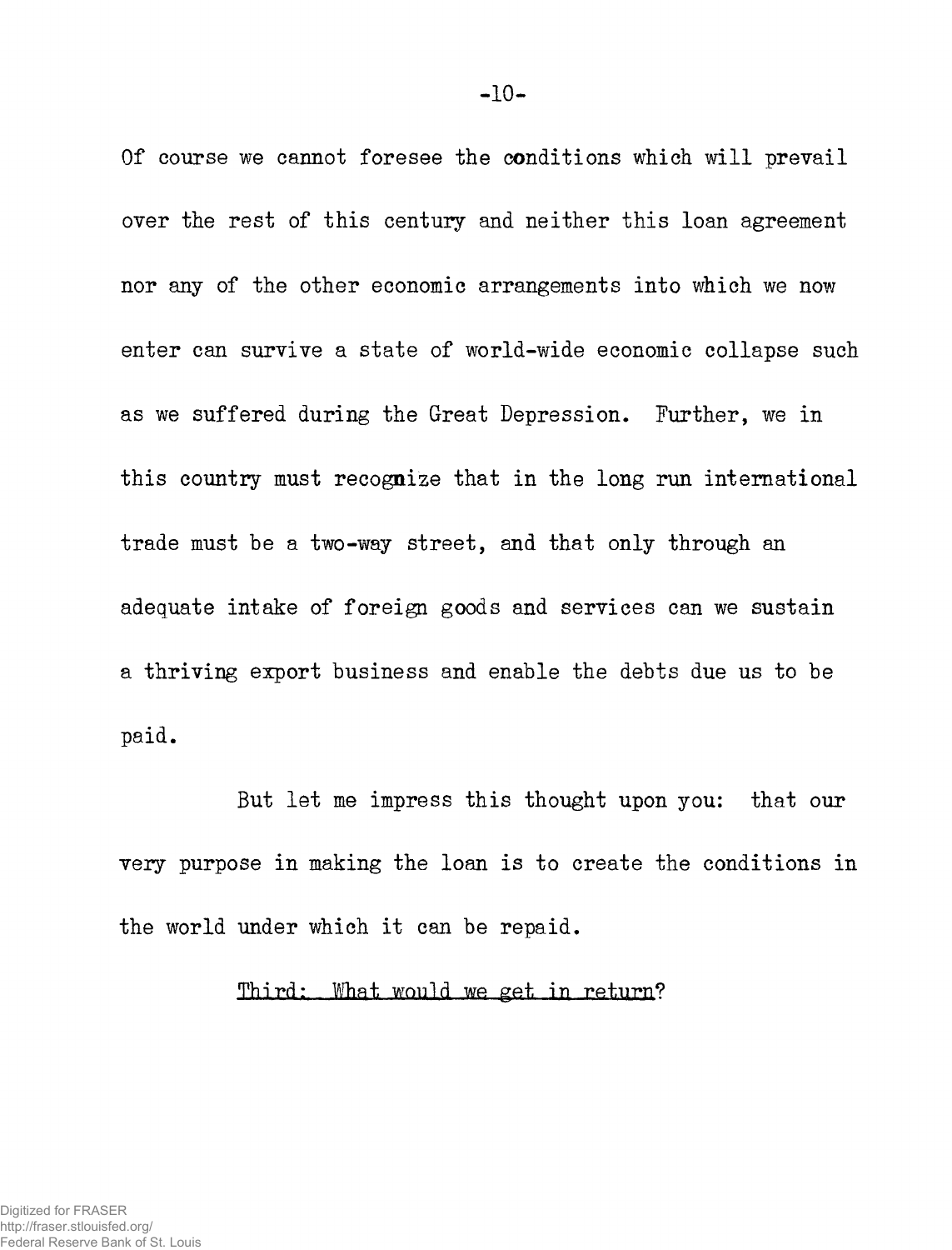**The contract for this proposed loan provides for repayment of the principal and for a moderate rate of interest, but at this juncture in our affairs at home we are certainly not looking for loans just for the sake of a financial return. On the contrary no foreign loan should be made at this time which does not reasonably promise lasting benefits and compensations to the United States far outweighing the financial considerations involved. My endorsement of this proposed loan to Britain is based on the firm belief that it is an essential step in world recovery and reconstruction.** 

**We live today in a sick world. We have yet to attain the objectives of the Atlantic Charter, freedom from want and freedom from fear. We do not yet know whether the victory of American arms in the war will be crowned by victory of American ideals in the peace.**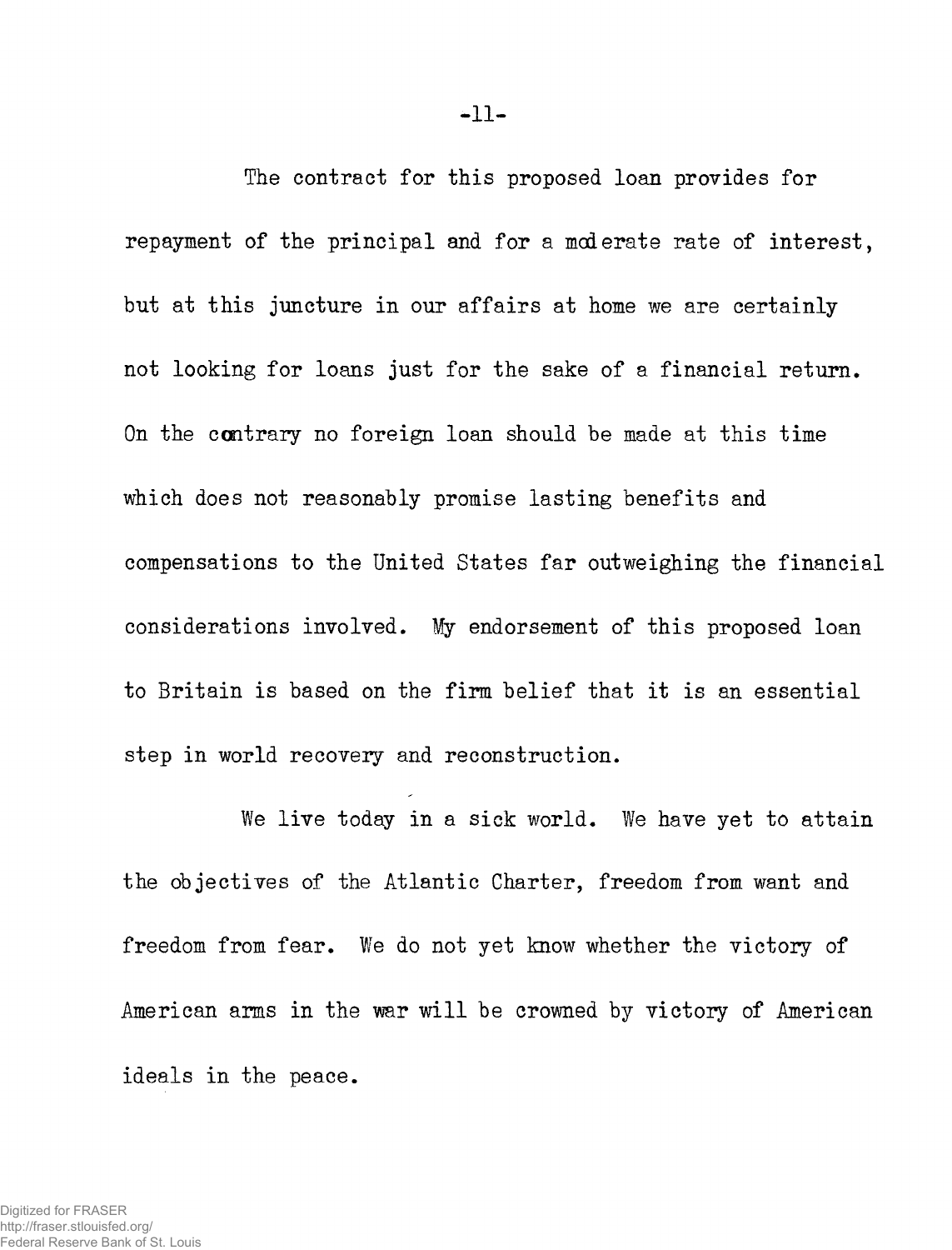**But we do know that if the war-shattered world is not restored to a tolerable degree of economic health, our ideals of peace and democracy cannot survive.** 

**This situation is a challenge to America. We have already gone far to meet this challenge but the measure which is now before you is in a sense the keystone of the whole program. As you know, this Government has taken the lead in drawing up treaties of economic peace as the basis for a stable world order. We have laid down rules of the game" for a peaceful and productive system of world trade and finance, first in the Bretton Woods Agreements and then in the proposals for an International Trade Organization. The basic justification for the British loan is that it would enable Britain to join with us in turning these blueprints into a living reality.**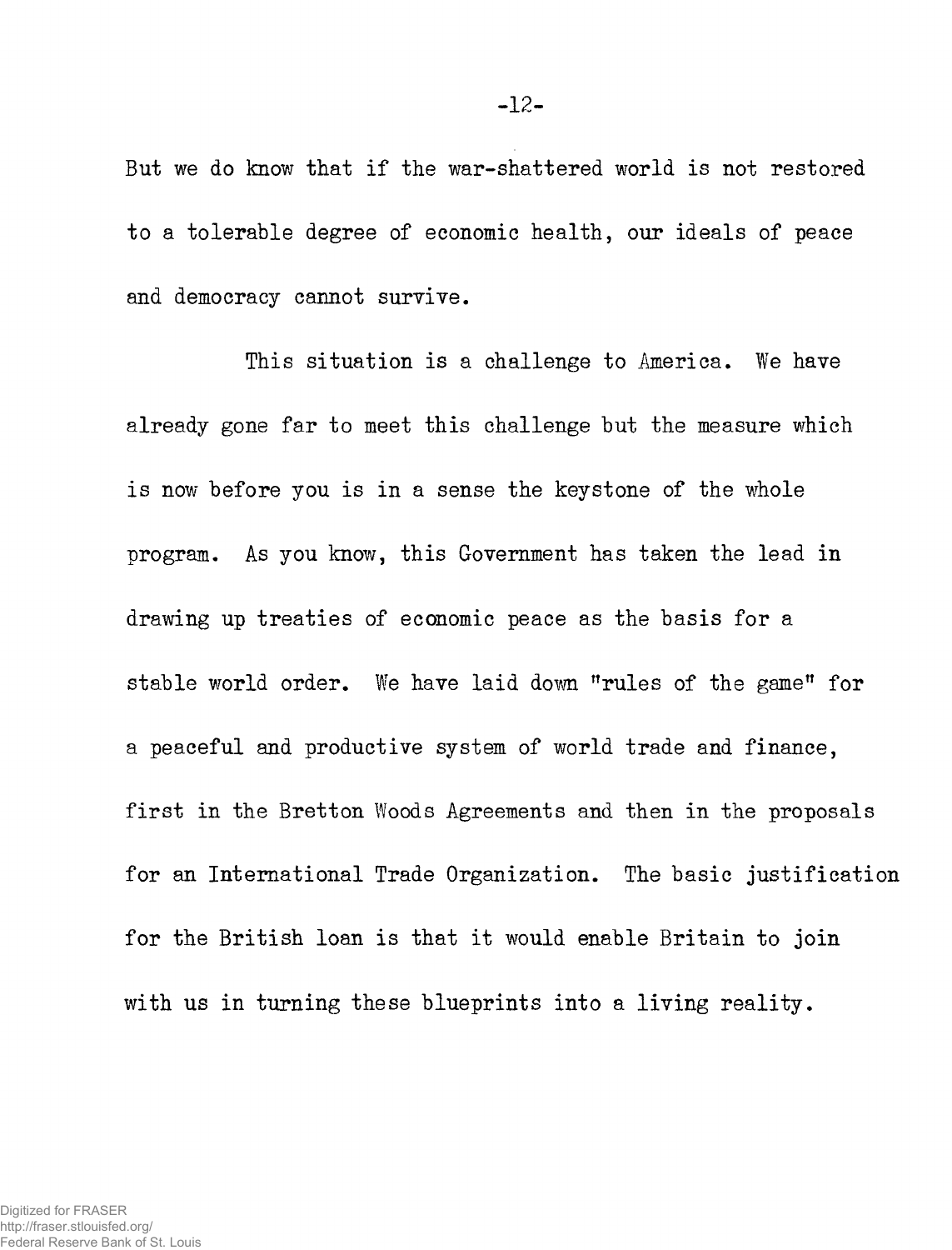**Without the loan, the British would have to go their own way without us—indeed in opposition to us.** 

As you know, Britain is the largest market in world **trade so that her commercial and exchange practices have a very great influence on the rest of the world. Traditionally she has tended to follow liberal trade principles. If we refuse this loan, however, she could hope to maintain her essential imports only by making a desperate bid for domination in world markets. She would be forced to intensify the restrictive and belligerent currency and trading practices born during the years of war and depression. In order to exploit**  to the full her advantage as the world's leading importer, she **would have to turn increasingly to state trading and barter. A large part of the rest of the world would be forced into the same pattern and free enterprise in foreign trade would be strangled. Along this road lies further totalitarian** 

**development.**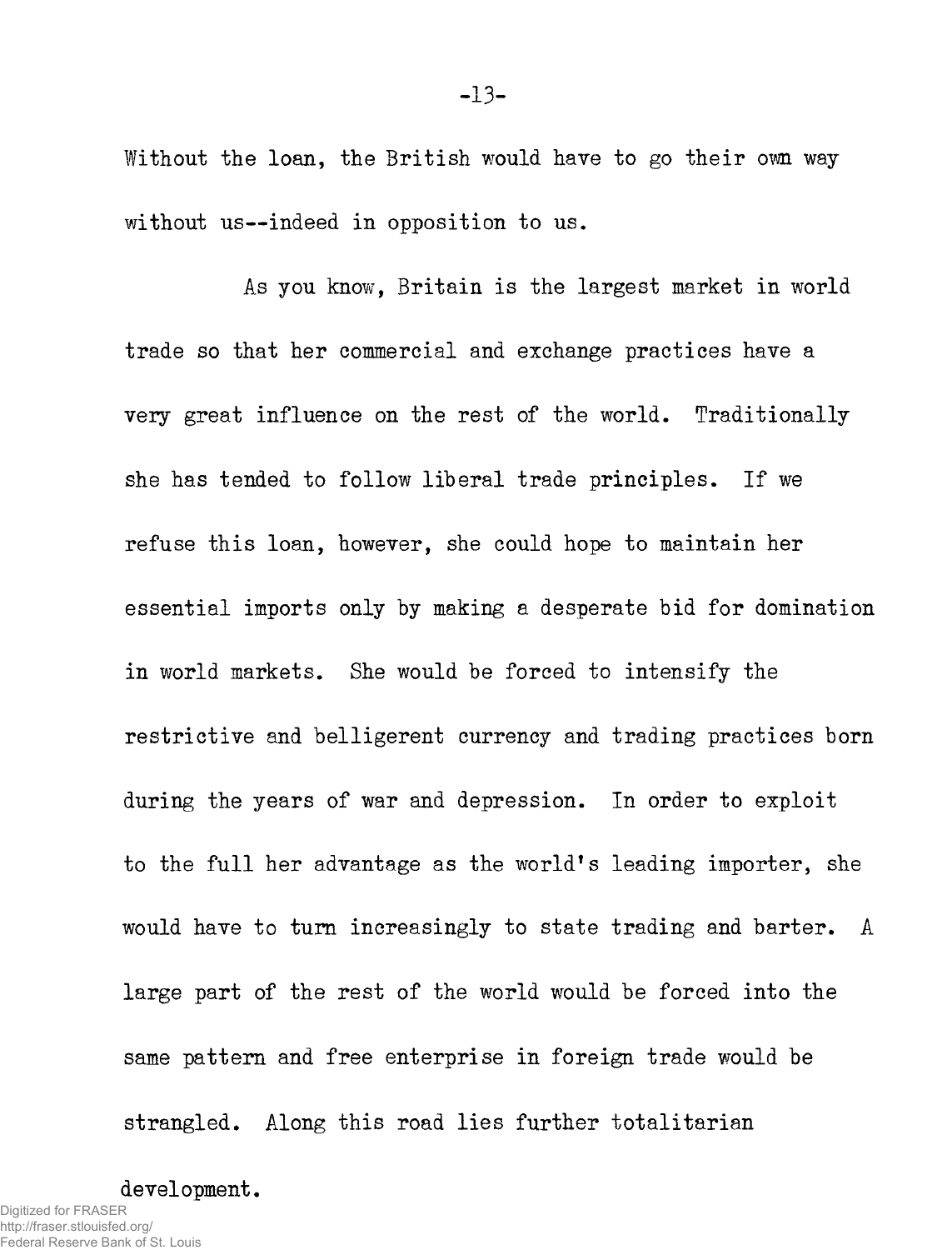**The alternative is clear. If we grant the British sufficient credit to cover that hard-core deficit in their overseas payments during the transition years, they will be able to work their way out of their postwar predicament in a peaceful and orderly way. They will be able to open their markets to the world on a basis of non-discrimination and receive access to foreign markets on the same basis. They will be able to make pounds sterling earned by foreign suppliers of the British market freely convertible into other currencies so that trade would no longer have to be arbitrarily channeled along bilateral lines. Dollars provided by the loan would flow to the British Empire, to Latin America, to Western Europe—to all of the countries receiving net payments from Britain. The loan to Britain would become in this way a source of assistance to a great many other countries which desire dollars to make purchases here.**